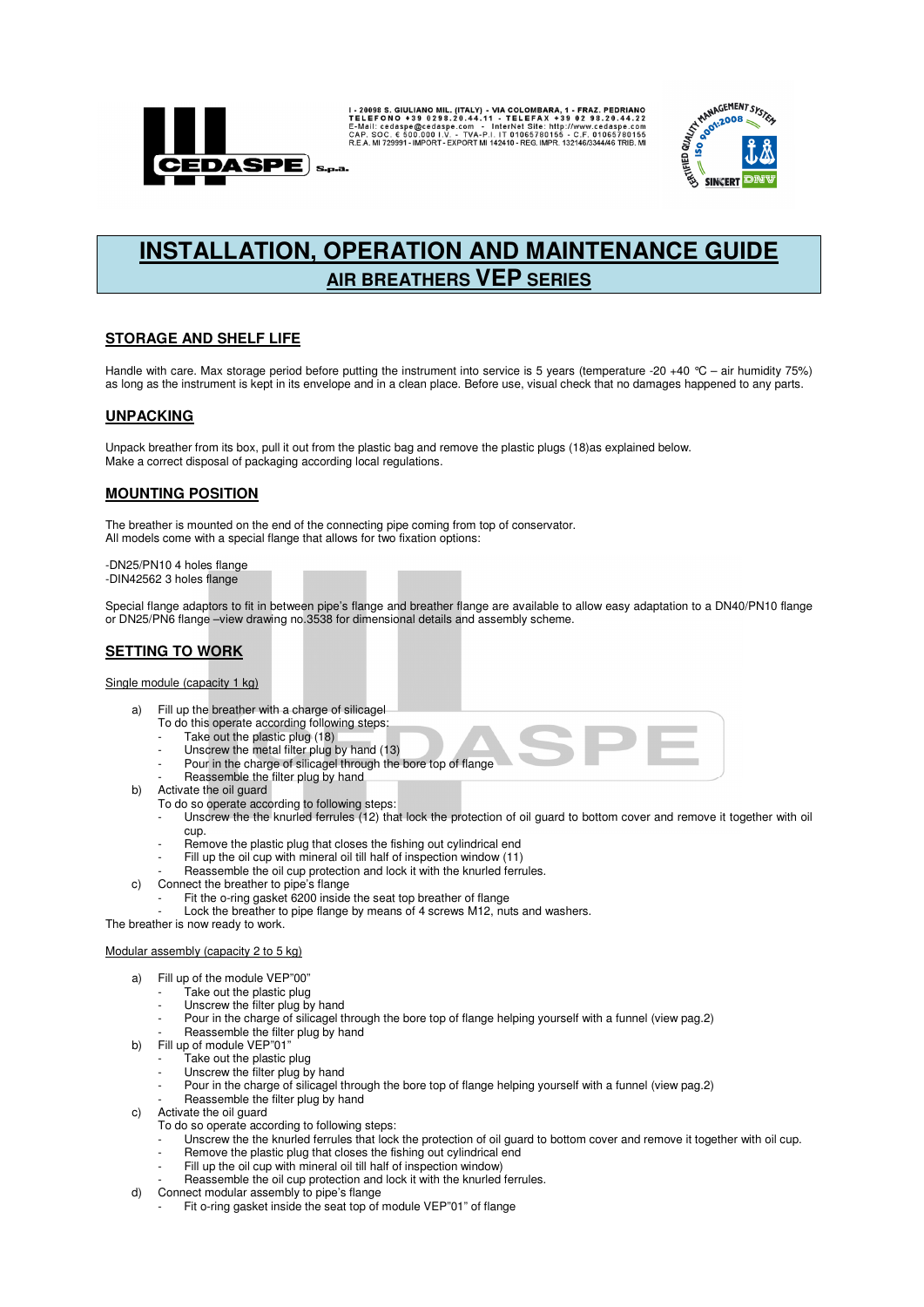

I - 20098 S. GIULIANO MIL. (ITALY) - VIA COLOMBARA, 1 - FRAZ. PEDRIANO<br>TELEFONO +39 0298.20.44.11 - TELEFAX +39 02 98.20.44.22<br>E-Mail: cedaspe@cedaspe.com - InterNet Site: http://www.cedaspe.com<br>CAP. SOC. € 500.000 I.V. -



- Fit module VEP"01" on the M12 studs underneath VEP"00" bottom cover
- Lock the module by means of 4 nuts M12 and washers.
- Fit the o-ring gasket 6200 inside the seat top breather of flange
- Lock the modular breather to pipe flange by means of 4 screws M12, nuts and washers.

The modular breather is now ready to work.

## **FILLING UP OPERATION**



## **MAINTENANCE**

During transformer maintenance is a good practice to check condition of breather. First of all clean outside surfaces and perform the following visual tests:

- Integrity of breather,
- Breather should not have visible external damages and glass gel container (3.7) must be free of damages/cracks as well. Usually oil guard has no damages because is heavily protected,
- Saturation of silicagel,
- Check colour of silicagel through inspection windows: if colour has changed from orange to white you have to change the silcagel, to do so read dedicated paragraph on this operation below,
- Level of oil inside oil guard, Check level of oil inside oil guard through inspection window, Oil level should reach approx half of inspection window and in case the level is found lower then this point please refill the cup (see paragraph below).

## **CHANGE OF SILICAGEL CHARGE**

If the charge of silicagel has to be changed operate as below:

#### Single module (capacity 1 kg)

- Unlock module VEP"01" by unscrewing the 4 screws M12 and take it off,
- Unscrew the the knurled ferrules that lock the protection of oil guard to bottom cover and remove it together with oil cup (make sure to do this operation before emptying the container to avoid oil spilling out off cup),
- Remove the exhausted silicagel by pouring it out off the container,
- Pour in the fresh charge of silicagel,
- Reassemble the oil guard protection (before doing so check the level of mineral oil inside the cup),
- Reassemble the filter plug and lock it by hand,
- Fit the o-ring gasket 6200 inside the seat top breather of flange,
- Lock the breather to pipe flange by means of 4 screws M12, nuts and washers,

#### Modular assembly (capacity 2 to 5 kg)

- Unlock module VEP"00" by unscrewing the 4 screws M12 and take it off,
- Unlock module VEP"01" by unscrewing the 4 nuts M12,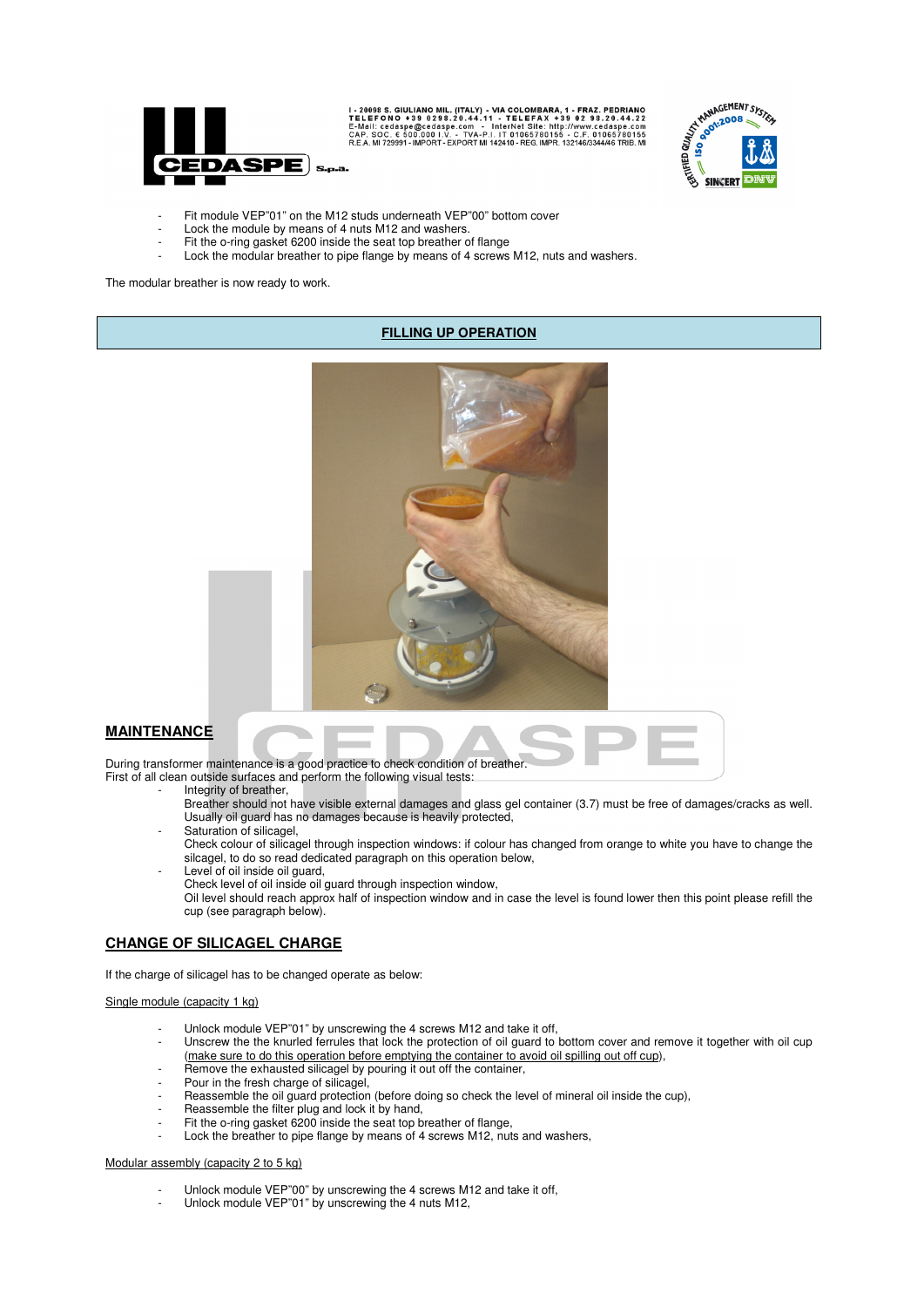

I-20098 S. GIULIANO MIL. (ITALY) - VIA COLOMBARA, 1 - FRAZ. PEDRIANO E-ME IL FONO + 39 0 29 8.20.44.12<br>TELEFONO + 39 0 29 8.20.44.11 - TELEFAX + 39 0 2 9 8.20.44.22<br>E-Mail: cedaspe@cedaspe.com - InterNet Sile: http://www.c



- Unscrew the the knurled ferrules (12) that lock the protection of oil guard to VEP"01" bottom cover and remove it together with oil cup (make sure to do this operation before emptying the container to avoid oil spilling out off cup), Unscrew the filter plugs, on both modules, by hand and empty out the gel off the two containers.
- 
- Pour in the fresh charge of silicagel in module VEP"01" and VEP"00" and lock filter plugs by hand,
- To complete assembly of module VEP"01" refit oil guard protection (before doing so check the level of mineral oil inside the cup),
- Fit module VEP"01" on the M12 studs underneath VEP"00" bottom cover,
- Lock the module by means of 4 nuts M12 and washers,
- Fit the o-ring gasket 6200 inside the seat top breather of flange,
- Lock the modular breather to pipe's flange by means of 4 screws M12, nuts and washers.

Saturated silicagel can be regenerated or disposed; in case of disposal please operate according local regulations for waste management.

Refer also to up to date version of silica gel MSDS available from our technical stuff and silica gel manufacturer.

## **SILICAGEL REGENERATION**

The silicagel that absorbed humidity can be regenerated by drying it into a oven at a temperature between 130 to 140  $^{\circ}$ C until every bean changes its colour to original orange colouration.

## **REFILLING OF OIL INSIDE THE OIL GUARD**

If there is not enough oil inside oil cup operate as follows:

- Remove the oil guard the protection together with oil cup by unscrewing the knurled ferrules that lock the protection of oil guard to bottom cover,
	- Fill up the oil cup with mineral oil until half of inspection window,
	- Reassemble the oil cup protection on bottom breather.

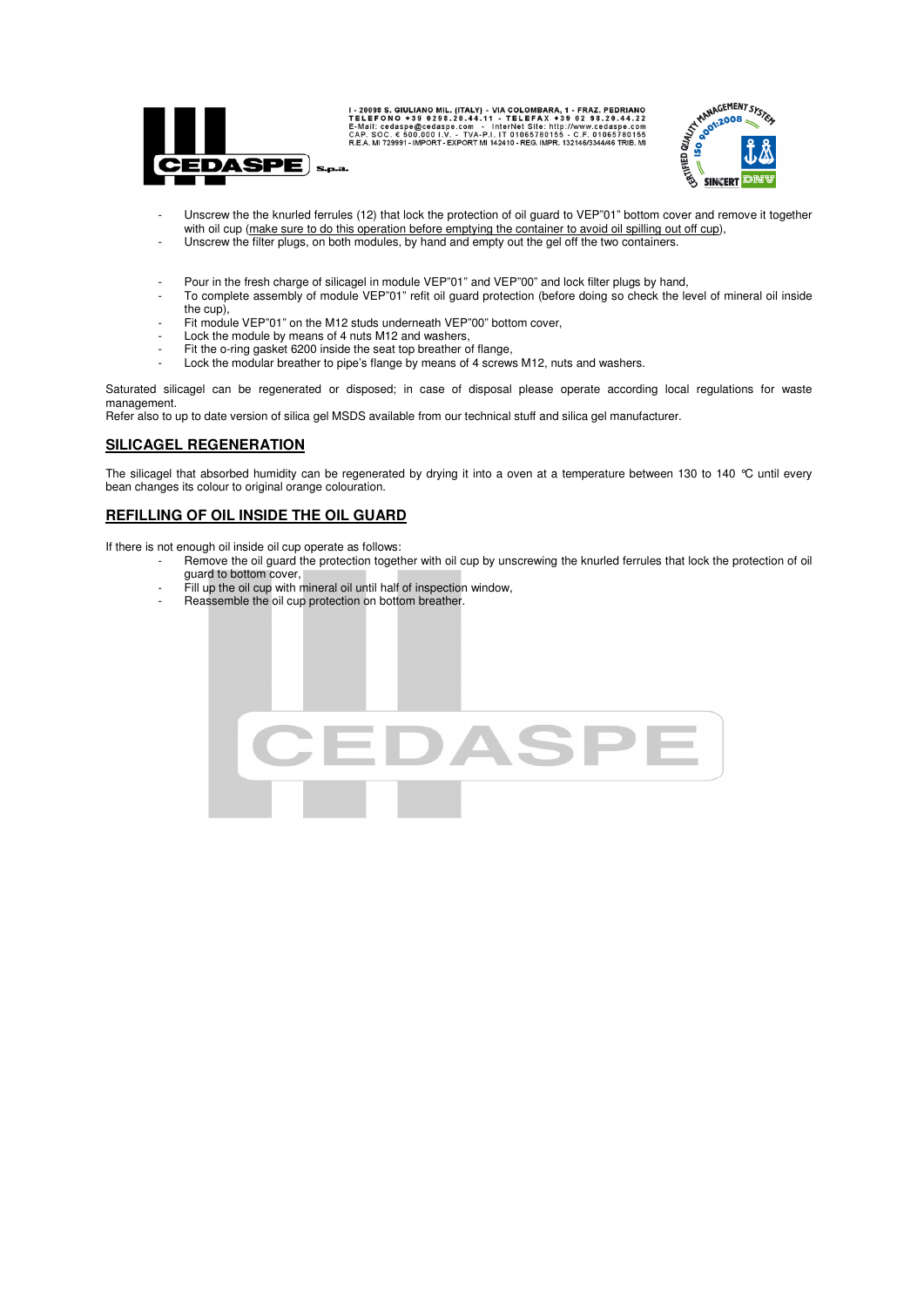